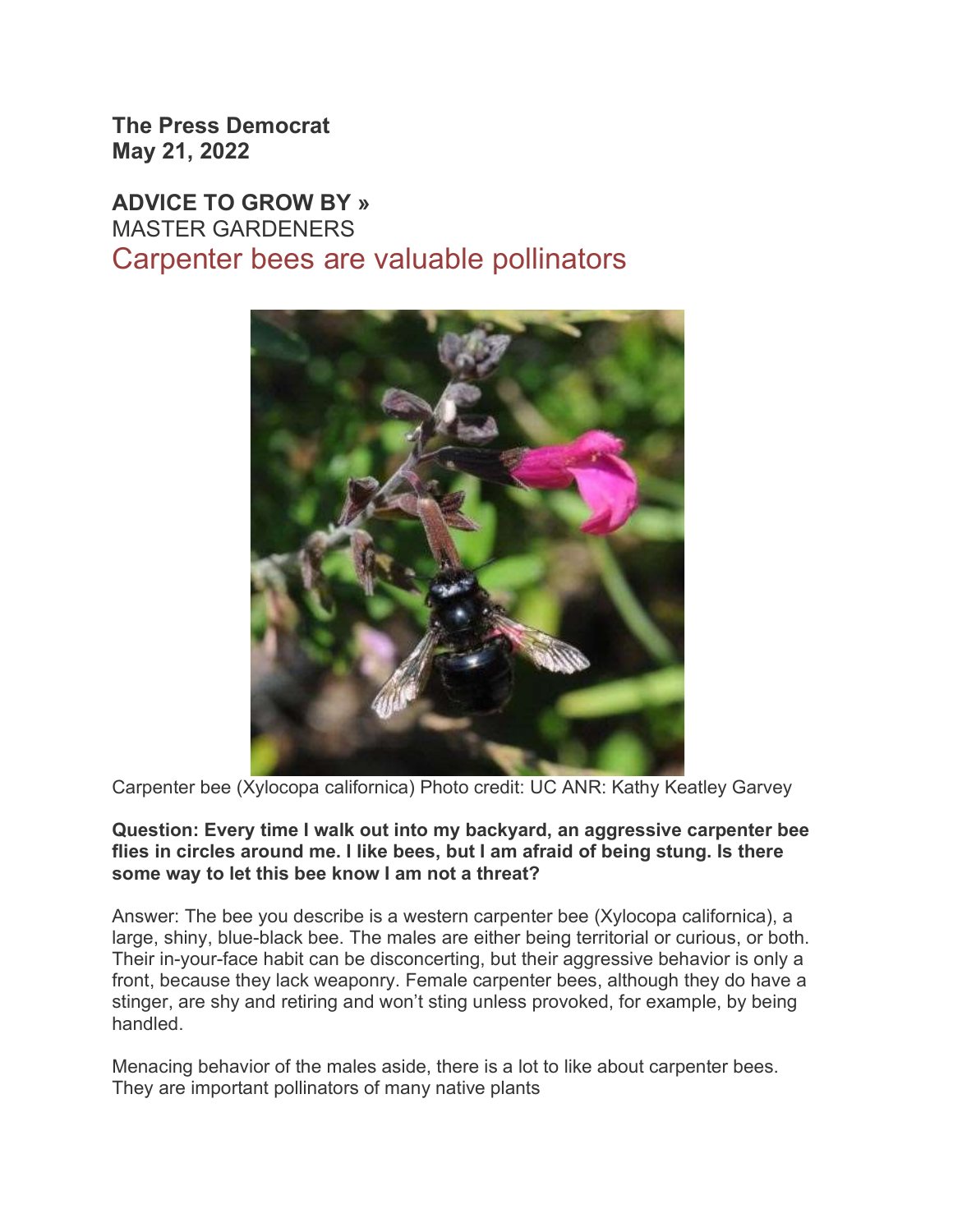and some crop plants, including blueberries, blackberries, peppers, melons and passion fruit.

On some flowers, such as those of tomatoes and eggplants, the females practice "buzz pollination." They bite into and hold on to the anther base of the flower — the part of the stamen that holds the pollen. Then they curl their bodies into a "C" shape and beat their wings to create vibrations that blast the pollen out of the anther pores and onto a set of bristles, or scopae, on their hind legs. However, they do have a reputation as "nectar robbers," sometimes shirking their pollinator duties by piercing the petals of tubular flowers with their blade-like tongue to get to the nectar.

The females have been described as "businesslike" in their foraging activities, collecting pollen and nectar and quickly returning to their nests to unload the goods. These bee moms combine the pollen, nectar and saliva into a dough-like substance called "bee bread." In a tunnel she has drilled into wood with her mandibles, the female shapes the bee bread into a small pillow with three legs and lays a large single egg on top of the pillow. There may be multiple chambers, or brood cells, in each tunnel. She seals each chamber with sawdust left over from construction. When it hatches, each young bee is fully nourished with its own supply of bee bread as it matures over a period of months.

Bee tunnels are approximately  $\frac{1}{2}$  inch in diameter and initially 6 to 10 inches deep. Over time, carpenter bee tunnels can extend up to 10 feet in length. Carpenter bees prefer untreated softwoods for building their nests, especially redwood, cedar, cypress and pine. They tend to avoid hardwoods and do not bother with painted, varnished or treated wood.

If you are concerned about the damage carpenter bee tunnels may cause to your home, you can treat the wood to discourage tunneling. Take care of exterior wood to prevent the formation of depressions and cracks which might attract the bees. If bees are already residing there, wait until the newly emerged adults have left the nest in the late summer or early fall, and then block the unoccupied tunnels with steel wool or caulk.

You would be fortunate to encounter the valley carpenter bee (Xylocopa varipuncta), known as the "teddy bear bee," a nonaggressive species of carpenter bee that is rarely found in Sonoma County. This bee is even larger than the western carpenter bee, and the males are golden brown and furry, with green eyes.

For more information, check out "Carpenter Bee: Beneficial Insect or Pest?" at bit.ly/3KyeykG or the UC IPM Pest Notes for Home and Garden: Carpenter Bees at bit.ly/3F0k9iA.

Contributors to this week's column were Janet Bair, Karen Felker and Pat Rosales. The UC Master Gardener Program of Sonoma County sonomamg.ucanr.edu provides environmentally sustainable, science-based horticultural information to Sonoma